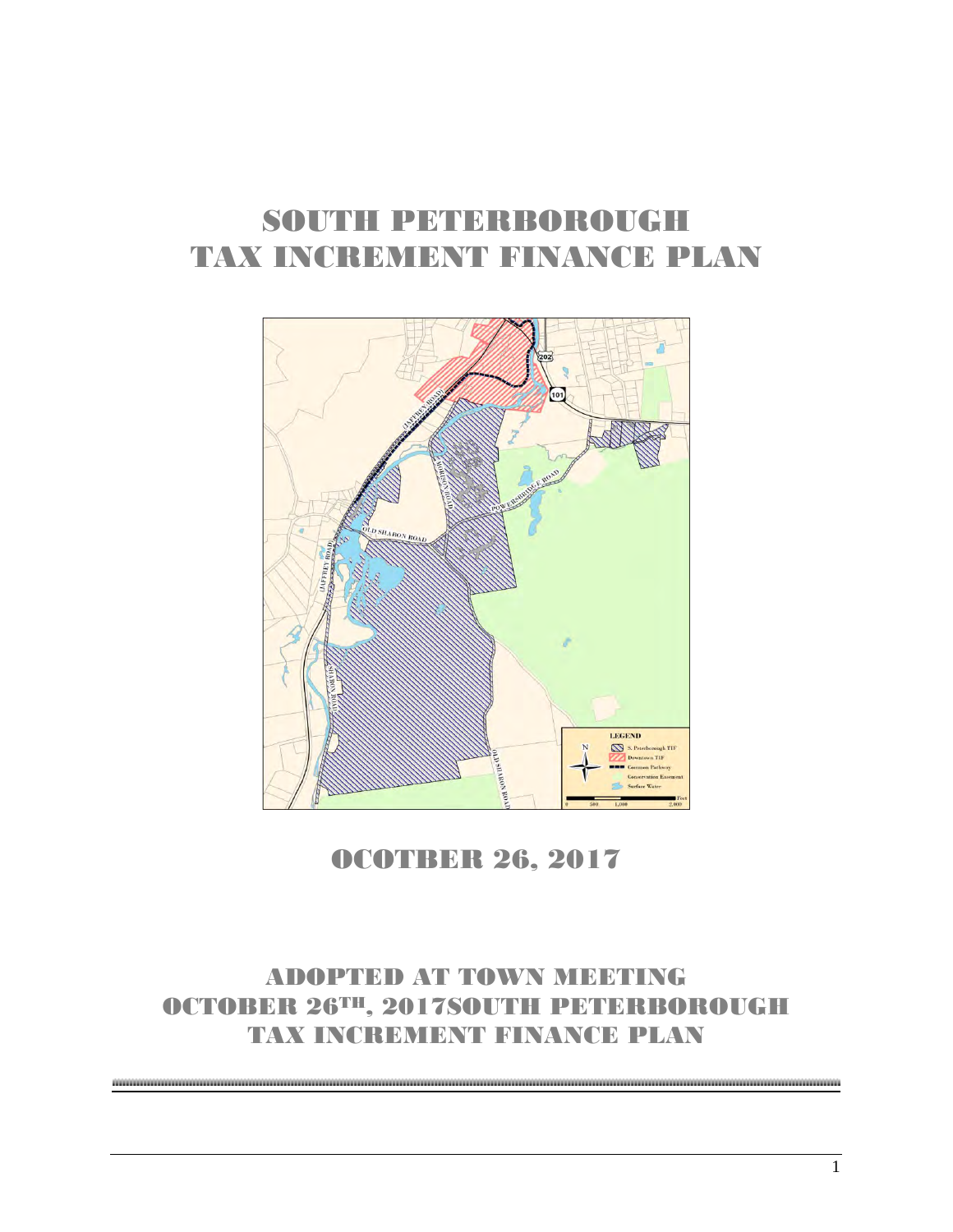#### I. Authority and Purpose

In accordance with RSA 162-K, the Town of Peterborough hereby adopts the following Tax Increment Financing Plan (TIF) for the area of Town that has been newly defined as South Peterborough. It is the purpose in forming this district to encourage new investment and revitalization of existing development and infrastructure in this area. This area has the potential to provide significant land for mixed use commercial and residential, village style development, including providing greatly needed affordably to moderately priced housing stock to serve Peterborough's workforce and senior housing needs. It is the Town's intention to use tax increment financing generated within the district to help pay for improvements to road, pedestrian and other physical infrastructure and to the visual appearance of this area, as an incentive to induce the form of development desired and to improve the affordability of the housing by absorbing some of the infrastructure cost.

#### II. Location of District

The South Peterborough Tax Increment Finance District is illustrated on the accompanying map, but generally encompasses an area that begins along Route 202 just south of the current boundary of the Greater Downtown TIF District. The District is tied together by Powersbridge Road, flowing northeast to include a small section of land that lies along Route 101. This TIF District does not include the several adjacent parcels that currently have conservation easements.

By law, no individual TIF district can account for more than 5% of the total town land area. When combined with all other TIF Districts, the total land area encompassed may not exceed 10% of the total town land area; further, no one district can exceed 8% of total assessed value of the town, and when combined with all other TIF Districts, the total TIF related assessed value may not exceed 16% of total Town assessed value.

This District comprises approximately 406 acres, or 1.7% of the total town land area. When combined with the Greater Downtown and West Peterborough TIF Districts, all three districts together account for 3.8% of the total town land area. Assessed property value in this District amount to \$34,475,640, which is 4.52% of the total town assessed property value. When combined with the Greater Downtown and West Peterborough TIF Districts, all three districts account for \$122,006,460, which is 15.98% of the total town assessed property value.

#### III. Statement of Objectives

The purpose of the district is to fund public improvements to roads, bridges, intersections, sidewalks, the Town's common pathway, sewer, water, drainage, lighting, signage, utility poles and lines, landscaping or other associated improvements that will help to create and support development of mixed land uses, typical of historic New England villages, and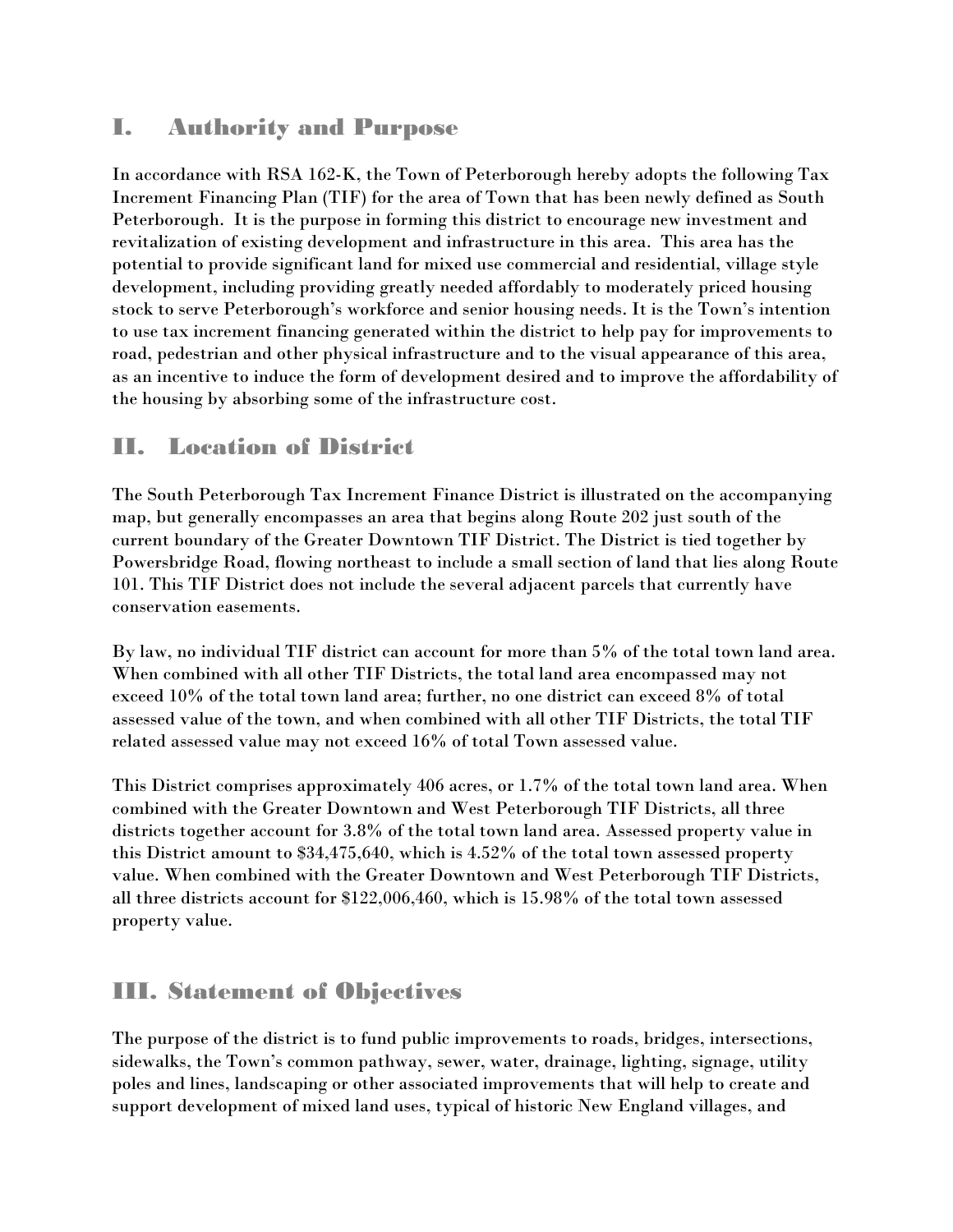consistent with Peterborough's own traditions. It is recognized that this district has the potential to represent a core mixed residential and commercial area in the Town that provides a substantial number of jobs and housing that is affordable for the community's workforce.

#### IV. District Administrator and District Advisory Board

Pursuant to RSA 162-K:13, the Board of Selectmen has appointed the Director of the Office of Community Development to serve as the TIF District Administrator, in conjunction with the Peterborough Economic Development Authority. Following the approval of this Plan at Town Meeting, the Board of Selectmen will appoint a five-member District Advisory Board which, in accordance with the provisions of RSA l62-K:14, must be made up of a majority of members who are owners or occupants of real property within or adjacent to the District. A member of the Economic Development Authority shall serve as Chairman. A member of the Planning Board shall serve as Vice-Chairman.

This Board shall advise the District Administrator, EDA and Selectmen on the maintenance and implementation of the District Plan. All meetings of the Advisory Board shall be public, and both the Administrator and Board are encouraged to obtain extensive public input as they prepare to implement the plan.

#### V. District Plan

The Master Plan, adopted by the Planning Board in 2003, noted the importance of villages in the Town's historic development patterns, and identified West Peterborough as the most obvious candidate for the resurgence of a village-type area where residences and businesses can thrive as neighbors. In addition, the Economic Policy Plan, adopted by the Planning Board in 2000, noted that "[I]nvesting in infrastructure is necessary to maintain and expand the existing tax and job base." Now that the West Peterborough TIF District has been successful for several years, "South Peterborough" has been identified by the Planning Board as the next appropriate candidate for an area that can not only provide a great source of opportunity for retail development, but also an attractive and affordable area for residents to live and for pedestrians and bikers alike to utilize.

In order to meet these long-term goals, the Planning Board proposed the adoption of the South Peterborough TIF District at a special Town Meeting held on October 26 2017 to support the evolution of a village-type development pattern south, west, and east of RiverMead, and to create opportunities to enhance village life, which is characterized by a mix of land uses. In order to facilitate or enable investment in the District, certain improvements would need to be made in the public infrastructure. Five projects have been identified as of this writing and are outlined below; other projects may present themselves during the duration of this Plan, including but not limited to the purchase of land or buildings by the EDA, which are eligible activities for TIF funds.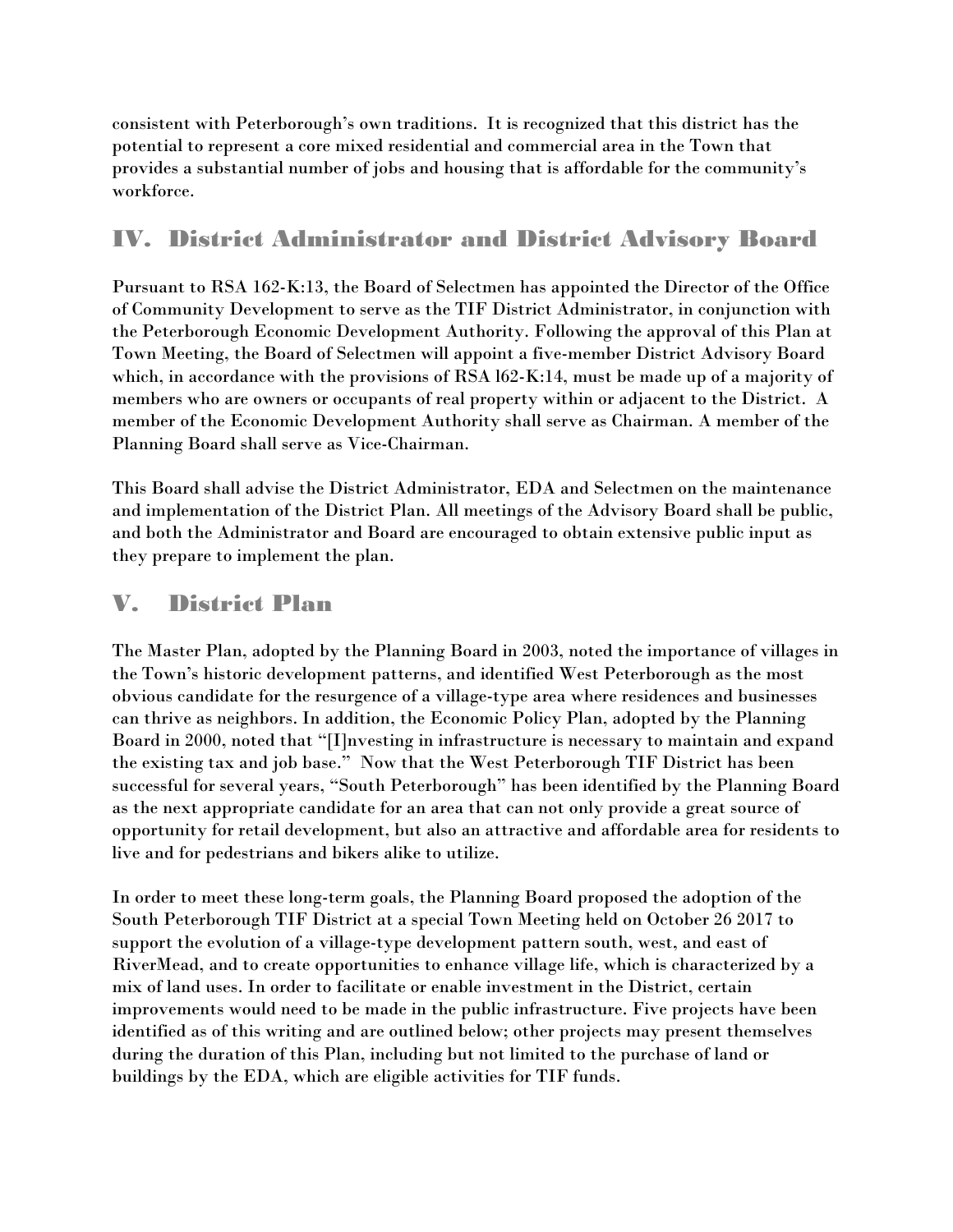- 1) Bridge Improvements: Improvements will take place on three specified bridges, located along Grove Street and Morison Road, Old Sharon Road, and Powersbridge Road, respectively. The stone bridge located on the northeastern portion of Powersbridge Road has aged and will need to be replaced in order to maintain structural integrity, especially while supporting a possible increase in vehicle traffic. The bridge located on Grove Street and Morison Road will need to be widened in order to provide better vehicle and pedestrian access, as well as improved rideability and walkability. The bridge on the western portion of Old Sharon Road, near the Noone Falls Dam, will be revived strictly for pedestrian use and will be one of the steps in integrating the Common Pathway into more of South Peterborough.
- 2) Road Improvements: Improvements can range from safety, sight distance and ride ability. Roads include Grove St (Ext), Morison Rd, Powersbridge Rd, Old Sharon Rd, and associated intersections. Through the assistance of BETA, an extensive road assessment for all public roads in the Town has recently been completed. The data collected from this assessment will be used to help determine the needed extent of repair for each of the roads within the South Peterborough TIF boundary.
- 3) Pedestrian Infrastructure and Common Pathway Integration: There are already a number of residential units along the streets within the boundary of the proposed South Peterborough TIF District. With the pending completion of the RiverMead expansion project, this new development will be adding to the number of pedestrians who use, or would use, Morison Road and Old Sharon Road to access the southern edge of the existing Common Pathway. This project would include constructing more interconnections to the Common Pathway, development along the former Grove St (from Grove Street to Noone Falls), and the installation of pedestrian lighting.
- 4) Passive Recreation Green Spaces: Pubic Input from the Parks Committee and from the citizens of Peteborough will be necessary to develop spaces that best meet citizen's needs.
- 5) Municipal Water and Sewer Improvements: Generally associated with Old Sharon Rd bridge which carries a 12" water main that services south Peterborough.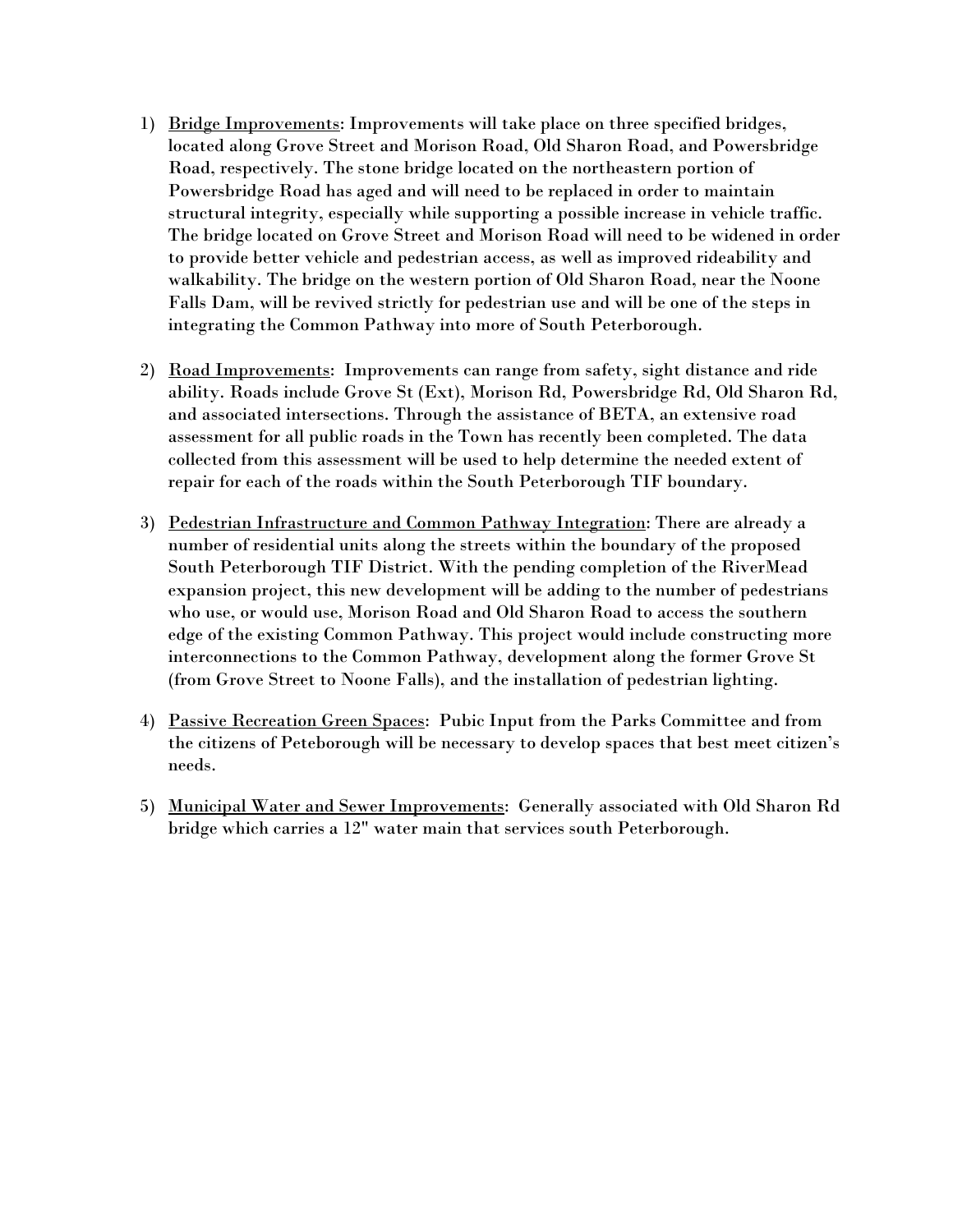A. Costs of Plan Implementation

| <b>TOTAL</b>                                    | $=$ \$8.15 million |
|-------------------------------------------------|--------------------|
| g. Municipal Water and Sewer Improvements       | $=$ \$0.5 million  |
| f. Passive Recreation Green Spaces              | $=$ \$150,000      |
| e. Pedestrian Infrastructure and Common Pathway | $=$ \$0.5 million  |
| d. Road Improvements - throughout district      | $= $1.5$ million   |
| c. Bridge Improvements - Old Sharon Rd          | $= $1.5$ million   |
| b. Bridge Improvements-Powersbridge Rd          | $= $1.0$ million   |
| a. Bridge Improvements - Morison Rd Bridge      | $= $3.0$ million   |

#### B. Sources of Revenue

 $\overline{a}$ 

The current assessed valuation of the area designated as the South Peterborough Tax Increment Finance District is **\$34,475,640**. Projected increases from expected projects are as follows<sup>1</sup>:

| <b>Dollar Revenue anticipated due to increased assessment</b><br>(based on the total tax rate of \$30.84 per thousand) |     | \$616,800    |
|------------------------------------------------------------------------------------------------------------------------|-----|--------------|
| Total anticipated additional assessment                                                                                | =   | \$20,000,000 |
| 3. Other                                                                                                               |     | \$5,000,000  |
| 2. RiverMead Campus Expansion Project                                                                                  |     | \$10,000,000 |
| 1. Residenial Development at 161 Wilton Road/Church St.                                                                | $=$ | \$5,000,000  |

Thus, understanding that these numbers are estimates, both for project costs and anticipated revenue, it would appear that as the revenues are captured, the funding will be adequate to complete the projects outlined above. However, an alternate scenario is outlined below removes the development projects that have yet to be specifically defined (the "other" category).

| Total anticipated additional assessment                | $=$ | \$15,000,000 |
|--------------------------------------------------------|-----|--------------|
| Dollar Revenue anticipated due to increased assessment |     |              |
| (based on the total tax rate of \$30.84 per thousand   | $=$ | \$462,600    |

According to this calculation, then, even without the "other" projects contributing their assessed values, it appears likely that the Plan could come close to to accomplished the goals set forth herein.

<span id="page-4-0"></span><sup>&</sup>lt;sup>1</sup> The Town is undergoing a revaluation of all properties to be effective April 1, 2018. Values and updated tax rates will be available October, 2017. The figures above are estimated to be reliable, as it is expected that value and rate will compensate.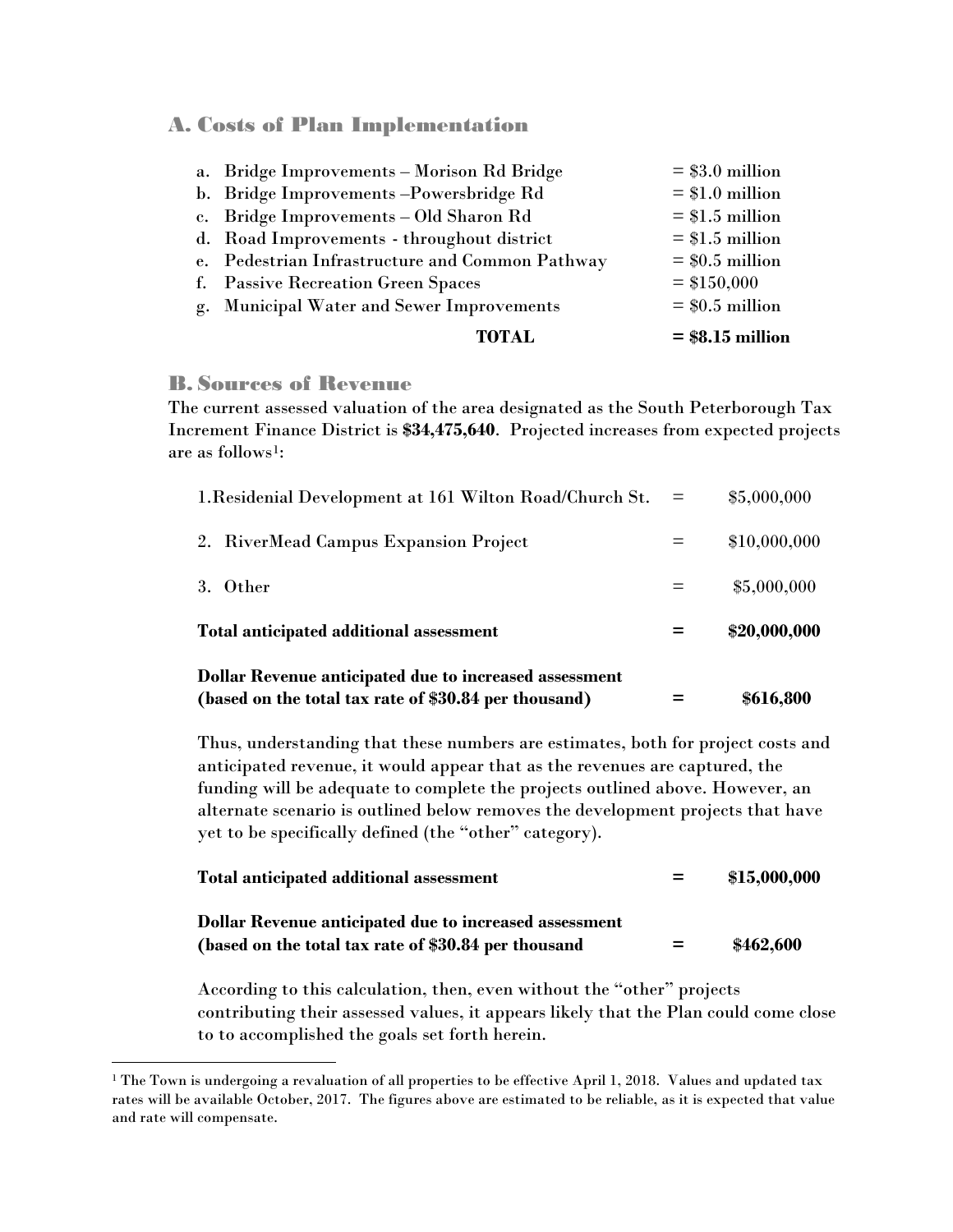#### VI. Duration of District

It is the intention of the Town that once a plan has been adopted and sufficient funds have been allocated to pay for necessary improvements, the District will no longer be needed. Therefore, the district will expire on **June 1, 2038**, unless extended by Town Meeting vote. It shall be the duty of the Administrator and the Board of Selectmen to ensure that any obligations of the District or unexpended funds will be adequately addressed prior to or as part of this expiration, and a detailed report shall be provided at the Town Meeting detailing the steps to be taken to properly meet any obligations or to provide for unexpended funds.